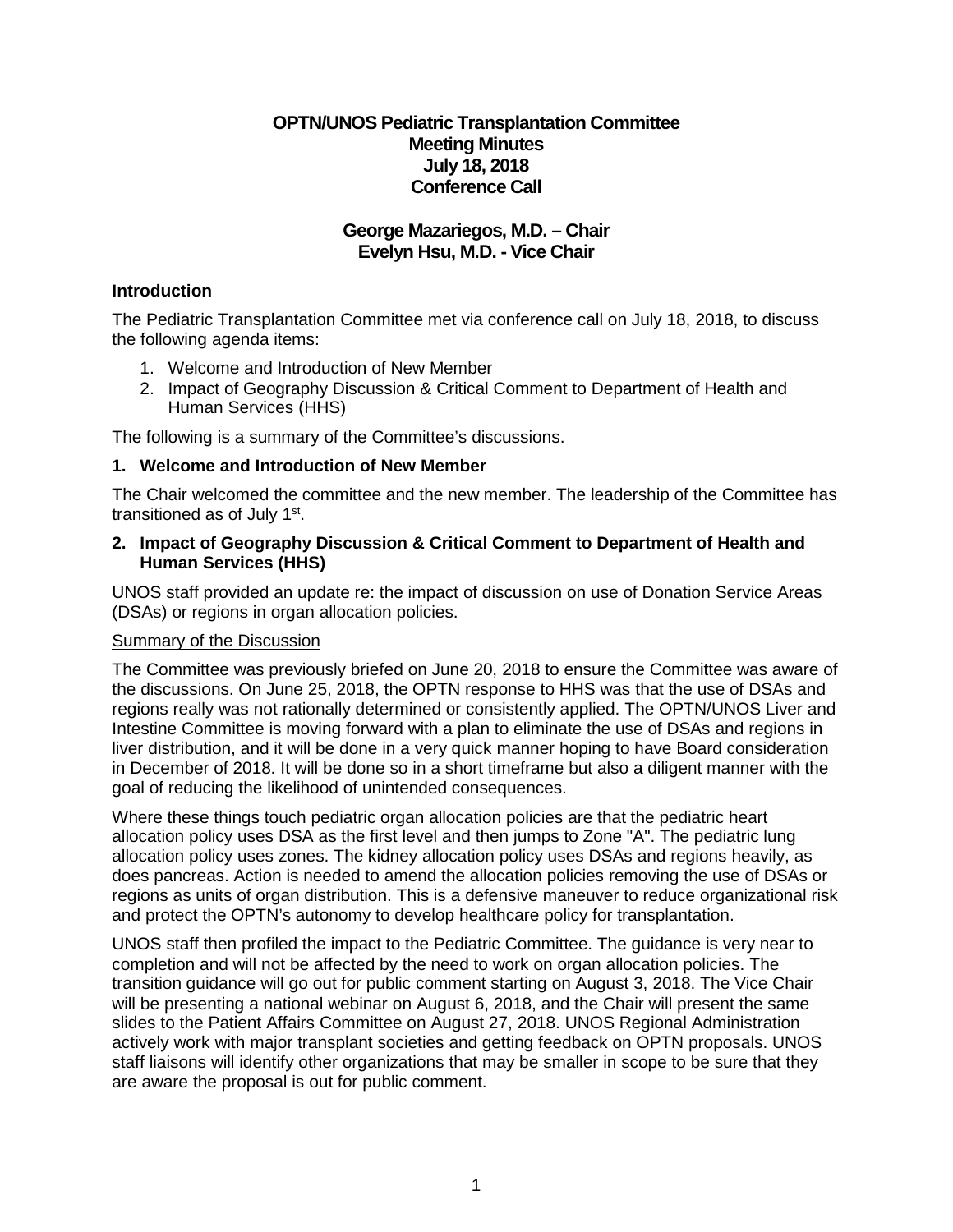There will be, however, a need to shift the focus of the Pediatric Committee from two active projects, which are the Kidney-Pediatric Working Group's work on *Improving Pediatric Kidney Transplant Candidate Access* and the Pediatric-Liver Working Group's work on *Reduce Pediatric Liver Waiting List Mortality*. The Committee is requesting that members team up on task forces and attend other organ specific committees' calls. The goal is that members will return to working group projects in late Q4 of 2018.

The Chair emphasized the need to continue to work energetically on all of the themes, even though it may look slightly different in terms of how that is done. One question that needs clarification is whether the shift of focus is going to be reinstated for the kidney working project and the liver project at the same time or if it would be released in steps. UNOS staff responded this likely be a uniform release of resources in late Q4 2018. One member commented that there may be a unique opportunity for the Pediatric Committee in the new allocation scheme. The Committee needs to be crystal clear on its goals, and it may be able to reintroduce splits or mandate splits beyond the regional "noise". The Chair verbalized his support for this sentiment and thought the Committee is well-positioned to identify problems and solutions. The Vice Chair also agreed that it was an opportunity for the pediatric community to give input and to become focused on what is needed.

- The Kidney Committee will need to remove DSA & regions from allocation policies, but there is time to address it. Conference calls are being planned, and the proposal that would come from the Committee would go to public comment in January of 2019, which will be a standard 60-day public comment. The track would be consideration by the Board in June of 2019. The first conference call for kidney with the new focus will be the first week of August. The Chair asked kidney representatives be present for the conferences calls, or have another volunteer present to advocate for the pediatric issues.
- The Thoracic Committee will be having two conference calls per month with the first call being 7/19 5-6 p.m. It will follow the same track as kidney with public comment in January 2019. There is a need for pediatric task force representation for future calls and to communicate back to the Committee. Thoracic representatives verbalized their commitment to work out a rotating schedule to ensure representation on the Thoracic Committee calls.
- The Liver Committee has, and will continue to, conduct weekly conference calls to identify a modeling request for the Scientific Registry of Transplant Recipients (SRTR). The Chair and Vice Chair have been engaged on these calls and shared their support for the progress to-date. Other liver representatives are encouraged to join the task force to decrease the burden on the Chair and Vice Chair.

The Chair then asked if UNOS staff could initiate a Basecamp site for the Committee. Such a site would be critical to maintain member engagement for the quick pace of committee work in the weeks ahead. Other members supported this idea and UNOS staff will get this started in the coming days.

#### Next Steps

A take-home suggestion was for the next call to summarize from each respective organ system what the strategies are for the key problems or key priorities.

Committee members will collaborate with UNOS staff to identify who would be able to participate on conference calls with organ-specific committees.